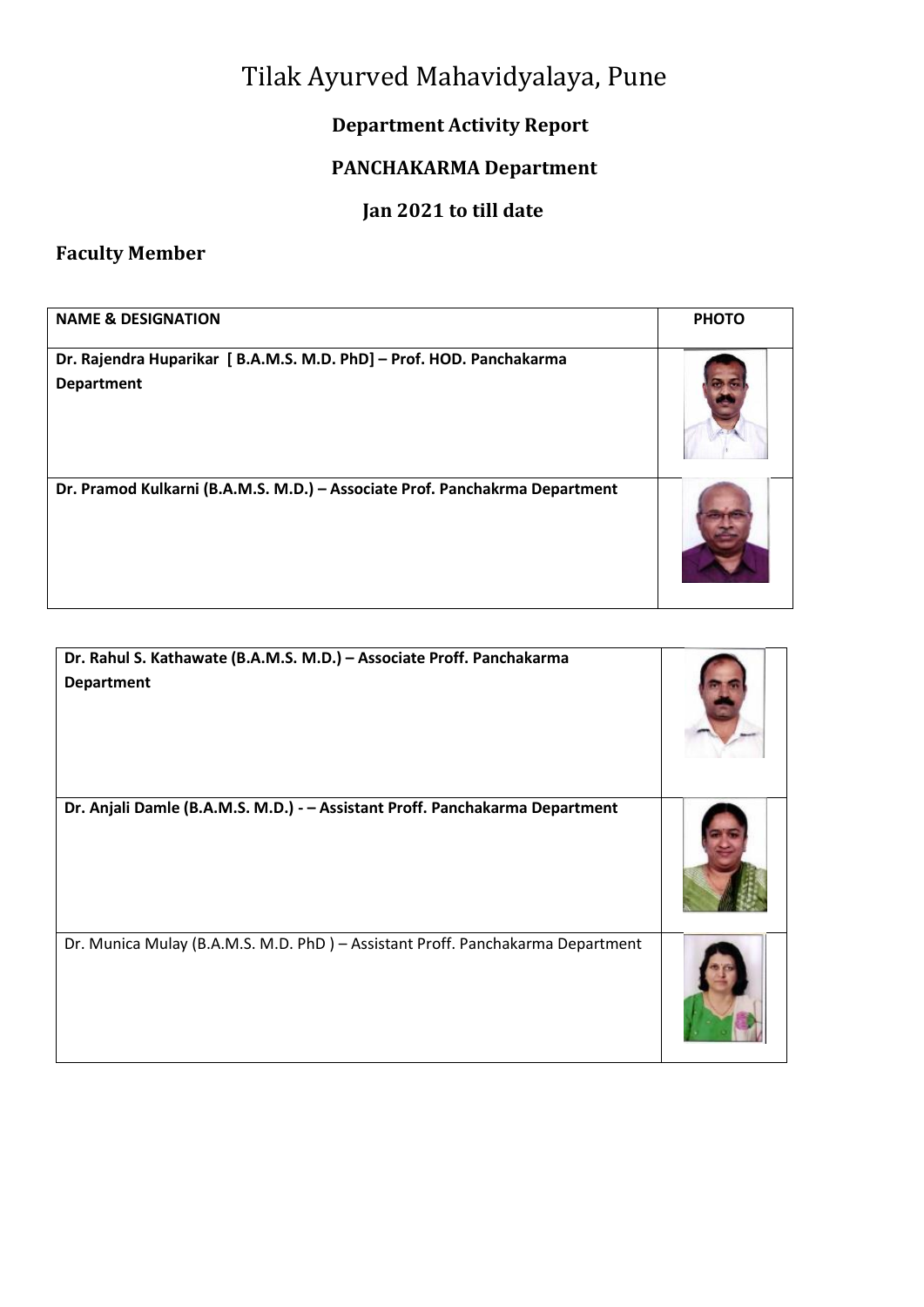#### **Activites in Department**

- 1) Regular activities
- 2) Other Activities
- 1) State/National/International level Workshop/ Seminar/ CME programme

| Sr. No Subject | Place | Date | No. Of<br>Participants | No. Of Resource Person |
|----------------|-------|------|------------------------|------------------------|
|                |       |      |                        |                        |

2) Paper/ Posterpresentation/ Participation/ Lecture at national / International Conference/ Seminar/ Workshop

| <b>Sr</b>      | Name of the            | Name of the conference/        | Place of                 | Date of           |
|----------------|------------------------|--------------------------------|--------------------------|-------------------|
| No.            | Teacher/Student        | event                          | conference/event         | conference/ event |
|                | Information of teacher |                                |                          |                   |
| 1              | Vd. Anjali Damle       | National seminar on            | T.A.M.V.                 | 14/Feb/2021       |
|                |                        | Ayurvedic management of        | Pune                     |                   |
|                |                        | Infertility (Vandhyatva)       |                          |                   |
|                | Information of student |                                |                          |                   |
| 1              | Vd. vaishnavi          | Infertility and it's Ayurvedic | $\overline{\phantom{a}}$ | $-14-2-21$        |
|                | Joshi.                 | review                         |                          |                   |
|                | Vd. vaishnavi          | 3rd national conference on     |                          | $15 - 8 - 21$     |
|                | Joshi.                 | update in Ayurveda             |                          |                   |
|                |                        |                                |                          |                   |
|                | Vd. vaishnavi          | Role of panchakarma as a       | Jirnoddhara 2021         | $12 - 10 - 21$    |
|                | Joshi.                 | shield and effective           |                          |                   |
|                |                        | management in lifestyle        |                          |                   |
|                |                        | disorder - Hypothyroidism      |                          |                   |
|                |                        |                                |                          |                   |
| $\overline{2}$ | Vd. Vaishnavi Dev      | National Seminar on            | T.A.M.V.                 | 14/Feb/2021       |
|                |                        | Ayurvedic management of        | Pune                     |                   |
|                |                        | Infertility (Vandhyatva)       |                          |                   |
|                |                        |                                |                          |                   |
| 3              | Vd. Neha Gopale        | National seminar on            | T.A.M.V.                 | 14/Feb/2021       |
|                |                        | Ayurvedic management of        | Pune                     |                   |
|                |                        | Infertility (Vandhyatva)       |                          |                   |
|                |                        |                                |                          |                   |
| $\overline{4}$ | Vd. Prashant Dhote     | National seminar on            | T.A.M.V.                 | 14/Feb/2021       |
|                |                        | Ayurvedic management of        | Pune                     |                   |
|                |                        |                                |                          |                   |
|                |                        | Infertility (Vandhyatva)       |                          |                   |
|                | Vd. Ashwini            | National webinar ON            | <b>ONLINE</b>            |                   |
| 5              |                        |                                |                          | 24/AUG/21         |
|                | Bagade                 | DRAVYAGUN VIDNYAN              |                          |                   |
|                |                        |                                |                          |                   |

#### Publication (At State/ national/ international journals only)

| - Sr | Name of the $1st$ | Subject of paper | Name of journal | ∣ Date of   |
|------|-------------------|------------------|-----------------|-------------|
| No.  | author            |                  |                 | publication |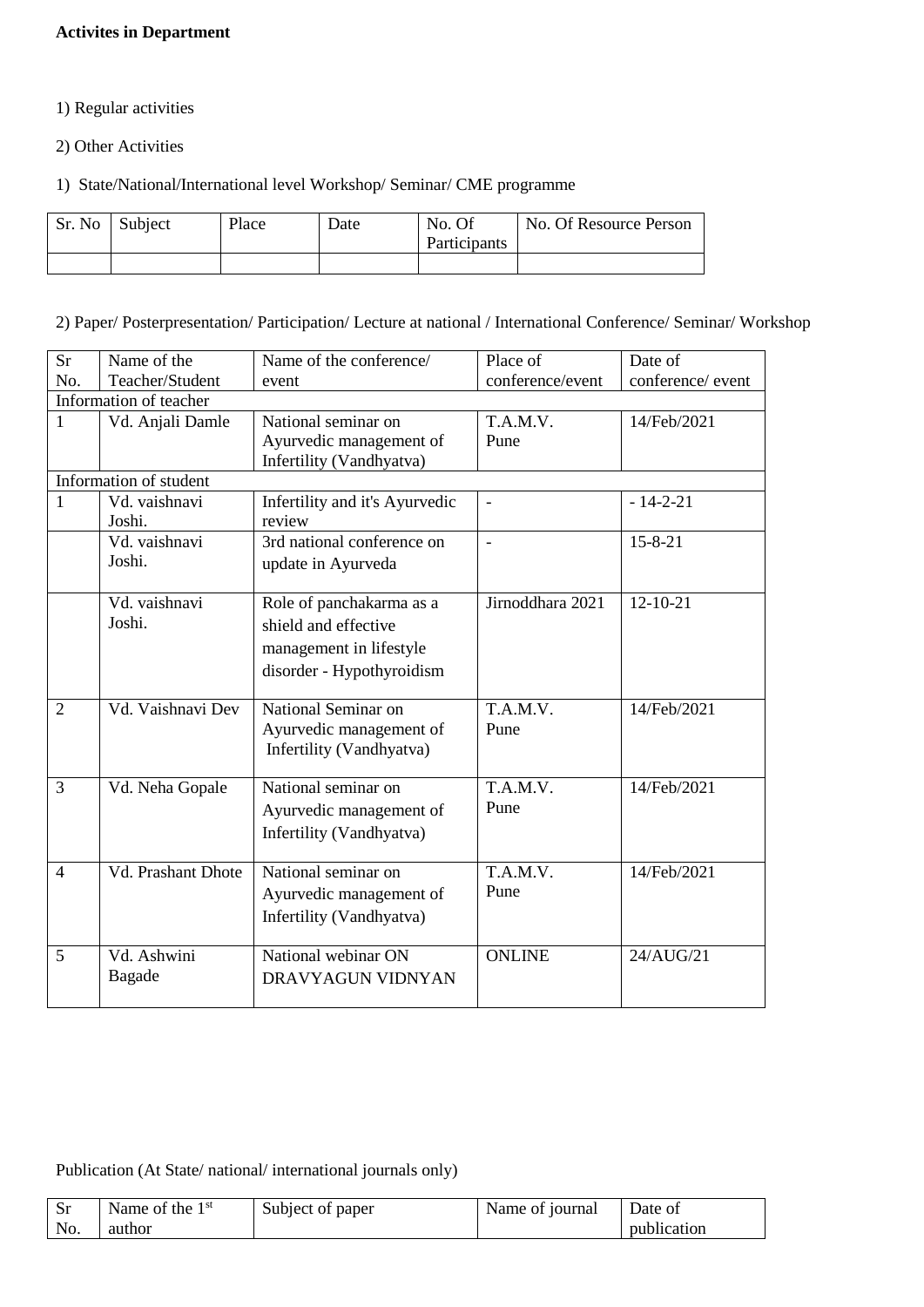|                | Information of teacher  |                                                                                               |                  |                  |
|----------------|-------------------------|-----------------------------------------------------------------------------------------------|------------------|------------------|
| 1              | Vd. Anjali Damle        | Ayurvedic Management of<br>Ankylosing Spondilitis<br>(Asthimajjagata vata) - A<br>case study  | <b>IAMJ</b>      | 6/4/2021         |
| $\overline{2}$ | Vd. Anjali Damle        | Management of Vataja<br>Shirashool By Shaman Nasya<br>Karma-A Comparative Study               | Ayurvidya        | April 2021       |
| 3              | Vd. Monica Mulay        | A case study on Ayurvedic<br>management of Kitibha<br>Kushta(Psoriasis)                       | <b>IJAPR</b>     | 6/4/2021         |
| $\overline{4}$ | Vd. Rahul<br>Kathawate  | Role of Madhutailik basti in<br>male infertility                                              | <b>EJBPS</b>     | nov 2021         |
| 5              | Vd Anjali Damle         | A case study on ayurvedic<br>management of tamakshwas<br>by mean of shaman snehpan            | <b>AYURVIDYA</b> | Feb 2022         |
|                | Information of student  |                                                                                               |                  |                  |
| $\mathbf{1}$   | Vd. vaishnavi<br>Joshi. | Ayurveda for COVID-19                                                                         | <b>WJPR</b>      | $21 - 2 - 21$    |
|                | Vd. vaishnavi<br>Joshi. | Role of Virechana in effective<br>management of Diabetes<br>Mellitus w.s.r. to prameha        | <b>IAMJ</b>      | June 21          |
|                | Vd. vaishnavi<br>Joshi. | A criticle understand of<br>PCOS and it's effective<br>Ayurvedic management - A<br>case study | <b>IAMJ</b>      | May 2021         |
| $\overline{2}$ | Vd. Vaishnavi Dev       | Ayurvedic Management of<br>Ankylosing Spondilitis<br>(Asthimajjagata vata) - A<br>case study  | <b>IAMJ</b>      | 6/4/2021         |
|                | Vd. Vaishnavi Dev       | A case study on Ayurvedic<br>management of Kitibha<br>Kushta(Psoriasis)                       | <b>IJAPR</b>     | 6/4/2021         |
| 3              | Vd. Prashant Dhote      | Role of Madhutailik basti in<br>male infertility                                              | <b>EJBPS</b>     | nov 2021         |
| $\overline{4}$ | Vd. Neha Gopale         | A conceptual study of various<br>lepa in Mukhadushika                                         | <b>EJBPS</b>     | <b>July 2021</b> |
| 5              | Vd. Neha Gopale         | A case study on Amvata (<br><b>Rheumatoid Arthritis)</b>                                      | <b>IAMJ</b>      | August 2021      |